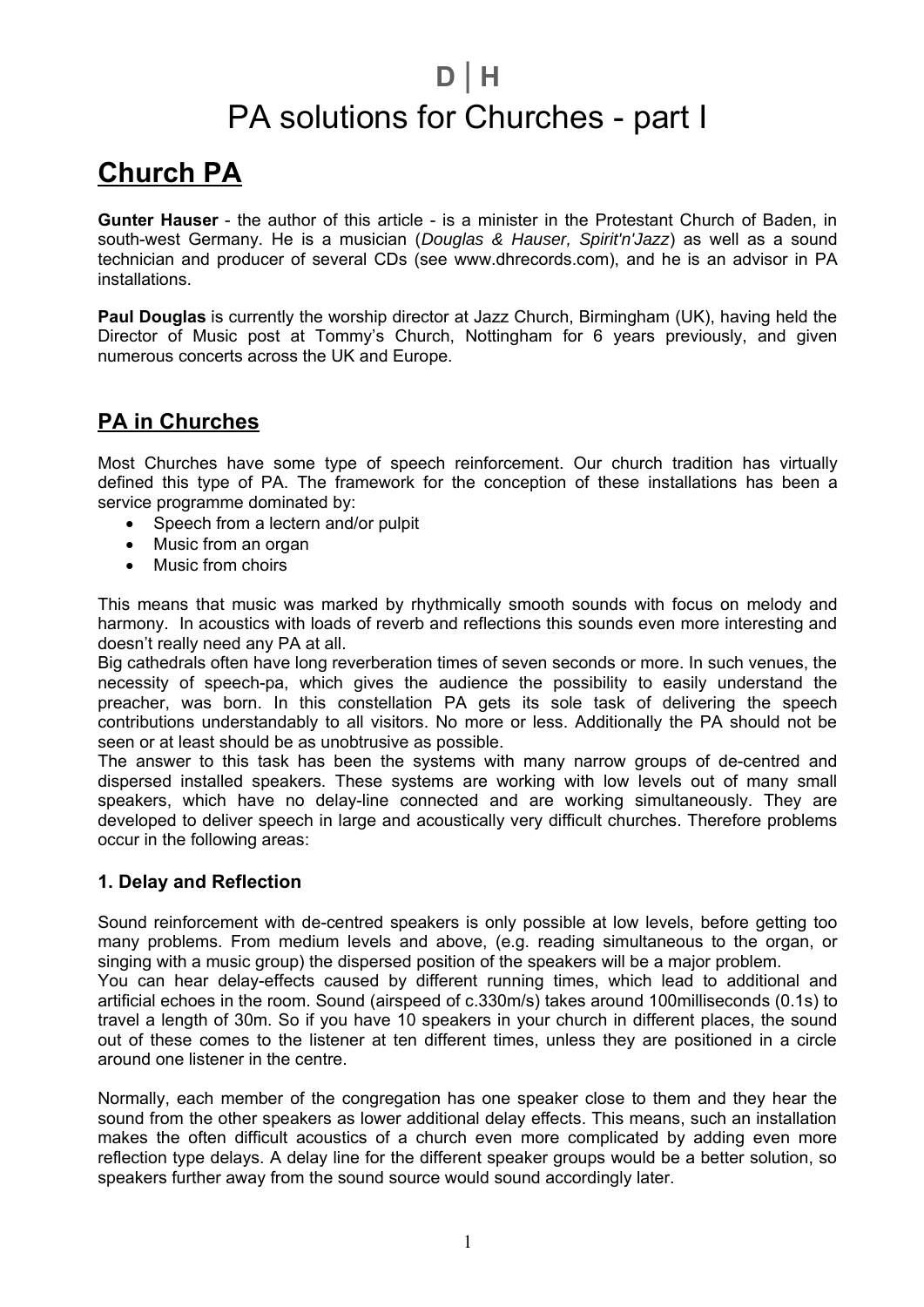#### **2. Lower Frequency**

In the frequency spectrum small speakers cut the frequencies lower than 250Hz, often 500Hz. With this effect you often solve the problem of having low frequency reflections in a big room. However, you also take in the disadvantage that the delivered sound often gives a telephone character to voices and everything sounds thin and shallow. Delivering music with such a frequency response is nearly impossible. Therefore, these speakers are not capable of delivering music at even medium level of loudness.

#### **3. Direction & Audio Positioning**

Another problem of the decentred position of speakers is the artificial effect, that sound comes from a totally unexpected direction in comparison to the optical view of the preacher, singer or musician. In the current context of entertainment culture with complex and accurate 'surroundsound', this is awkward to the ear.

The function of a church PA system has already changed and is still altering:

**a**. Service programming is getting more complex. Often there is contemporary music (both live and recorded) using rhythm and a big frequency spectrum with plenty of low frequency required. Also, most styles need a sound reinforcement for each instrument. Here the different instruments are balanced to each other.

**b**. Church environments are mostly smaller (especially in terms of cubic volume) and not as acoustically difficult as the big cathedrals. Under these conditions congregations with smaller churches start to discover the qualities of Music PA systems, which are sometimes brought along by bands. Suddenly the voice of the minister sounds warm, close and intimate for prayers. And the acoustics of the church are often dry enough, to take a centred PA position from the front without any problems.

**Conclusion**: The PA conceived for the big cathedral is not the right system for other churches, because the acoustics are completely different.

Facing this, some ministers and church leaders start to wonder: *what if the music-PA from the band didn't look not like a Disco and was smaller and easier to handle? … the sound of it could do well enough in church…*

#### **To this task there are new answers:**

**I**. The traditional Speech PA systems can now be supplemented by a subwoofer, to produce a wider spread of frequency, producing a rounder, fuller sound. This adds low frequency signals and lets the voice sound more natural. But there are still the major problems of artificial delays and the inability of producing higher sound-levels. And, in addition, there is still the strange effect that sound comes out of an unexpected direction.

**II**. Music PA systems, meanwhile, are offering smaller speakers with unobtrusive designs but still have powerful sound capabilities.

**a**. Acoustic benefits, in comparison to the speech PA are:

- a wider frequency spectrum in the low frequency range
- connected to this comes a more natural sound character
- the possibility to reach medium and higher levels of sound (Solo vocalist or flute with a music group is suddenly possibly, also scripture reading with the organ or other background)
- full compatibility with all styles of music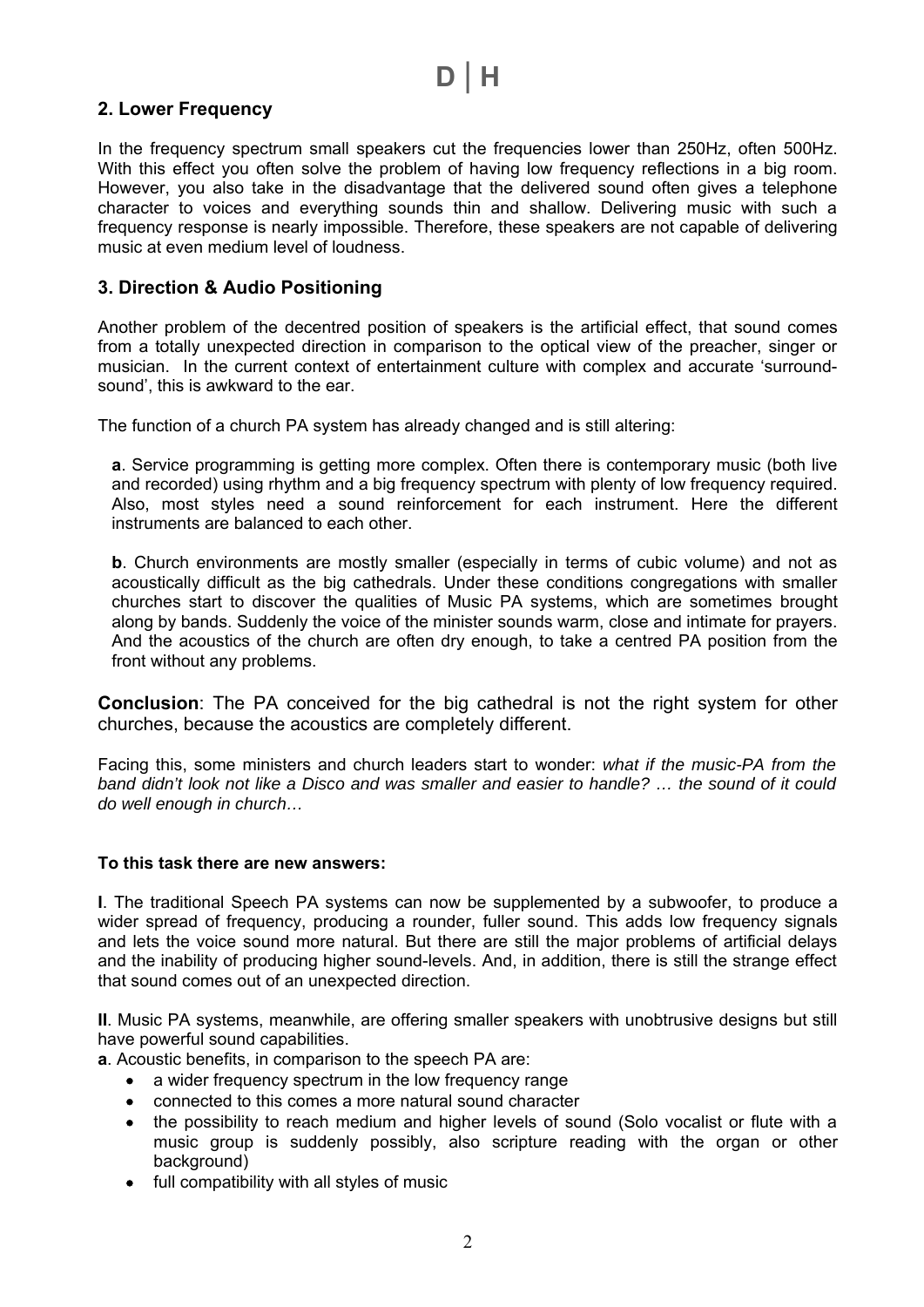## **D** | **H**

**b**. Economical benefits are:

- Lower price range because of higher production-numbers of the units produced
- By using and combining different components you can get the optimum combination to fit your special church environment.
- Music PA systems have a big number of companies operating in comparison to the market for specialist Speech and Church PA systems

In practical tests you will find that a centred installation from the front gives a significantly better and more versatile sound and is the more economical solution.

Dispersed and de-centred systems can still be needed for bigger churches with very difficult acoustics, but then should be installed with an appropriate delay line. In addition, speakers should be set to deliver the full frequency spectrum equally, (including at higher levels) for a natural sound.

However, we still are left with the often-discussed optical integration of the speakers into the church environment. Here you will also find new solutions:

- Powerful and capable speakers are getting more and more compact.
- Using suitable colours you can get a harmonic visual integration in to your room.
- With a centred installation at the front you don't need to hide several speakers throughout the church, there often being only two units left and right on the front wall.
- Sometimes you can even integrate the speakers into your walls or get them designed according to your church architecture.

#### **Acoustics**

Finally, you cannot talk about PA without talking about the theme of church acoustics. Often the acoustics are just given and you cannot change them. This is a common task for sound production companies. But if there is the opportunity of changing the sound character of a room, for example at a renovation, you should take this chance, offering major improvements with small changes. What you get here, is worth gold afterwards, not only for the PA but also for the preacher, the organ and/or choirs. It is not about altering a church into a completly dry and dead acoustics. But it is about special tricks, many already used in former centuries.

The invention of the sound reflector above the pulpit is from ancient history. This small roof prevents the sound of the preacher's voice going up to the high ceiling and reflects it directly downwards to the gathered flock. With similar small measures you can improve the acoustics of your church significantly, to improve it by an amount, so that an over-reflective room is avoided and speech gets easily understood. Reflections can be avoided, deviated, damped or transferred into diffuse sound. Normally, a big difference is noticed in the sound of an empty and a full church and often the acoustics are just left in order to be alright for the 'full' version. And on most of the Sundays you are struggling with the "empty" acoustics. By having soft-chairs and a carpet, for example, you can minimise this big difference.

Some small acoustic improvements, together with a PA which is well adapted to your needs, you can create an acoustic environment in your church where people enjoy being and worshipping.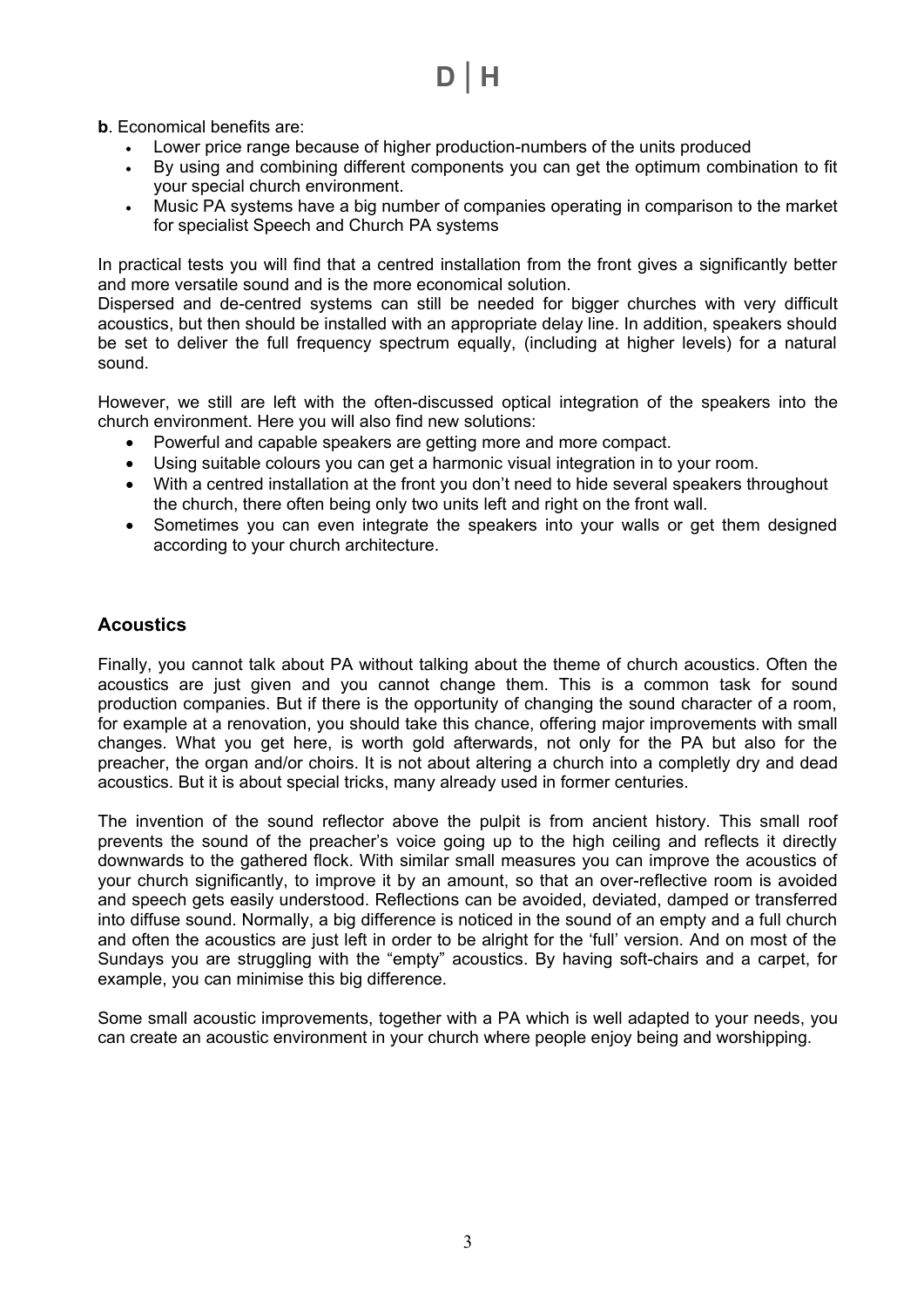# **D** | **H** PA solutions for Churches – part II

## **A. Control and Correction of the Acoustics**

The acoustics are the basic conditions for sound in a room. All the following measures have to adjust accordingly. Good acoustics cannot be substituted and complicated acoustics cannot be fixed by any PA. Ask these questions:

- Are your church acoustics very reflective?
- Do these reflections make listening to speech very exhausting and difficult to understand?
- Do you have to speak slowly because of this?

If so, you should experiment to see whether absorbent materials give an improvement. Typically carpets, thick curtains, damping materials for the ceiling, soft chairs will all give significant improvements. The latter ones especially minimise the difference between empty and full rooms.

## **B. Components of a PA**

PAs have many components, which can be regarded independently. These components are:

- 1. Microphones
- 2. Mixing desk
- 3. Graphic Equalizer
- 4. Amplifier
- 5. Speakers
- 6. Induction loops for hearing aids

## **1. Microphones**

Microphones (mics) differ in their technical setup, their polar patterns and in sound. Generally, we advise choosing cardioid or hypercardioid polar patterns. *Never* use a mic with an omni-directional polar pattern, because you cannot avoid feedback problems.

**Dynamic mics** are economical, solid, have a low feedback and are very reliable.

**Condensor mics** are more expensive, are better for recordings and acoustic instruments, but have more feedback problems and are pop-sensitive ('P' sound)

All of these mics are normally long-living and need not be changed with a new PA installation if they are still in good working order.

## **2. Mixing Desk**

Mixing desks gather the input signals and distribute them to amps and speakers. Additionally, they give the possibility to change levels and adapt the sound in the church by using equalizers. They differ greatly, especially in numbers of channels, and in their equipment specification for EQ and buses for speakers and monitors.

The mixing desk is the "eye of the needle" of the PA system, because all signals have to go through here. Therefore you should be concerned of all the possible purposes of it – because of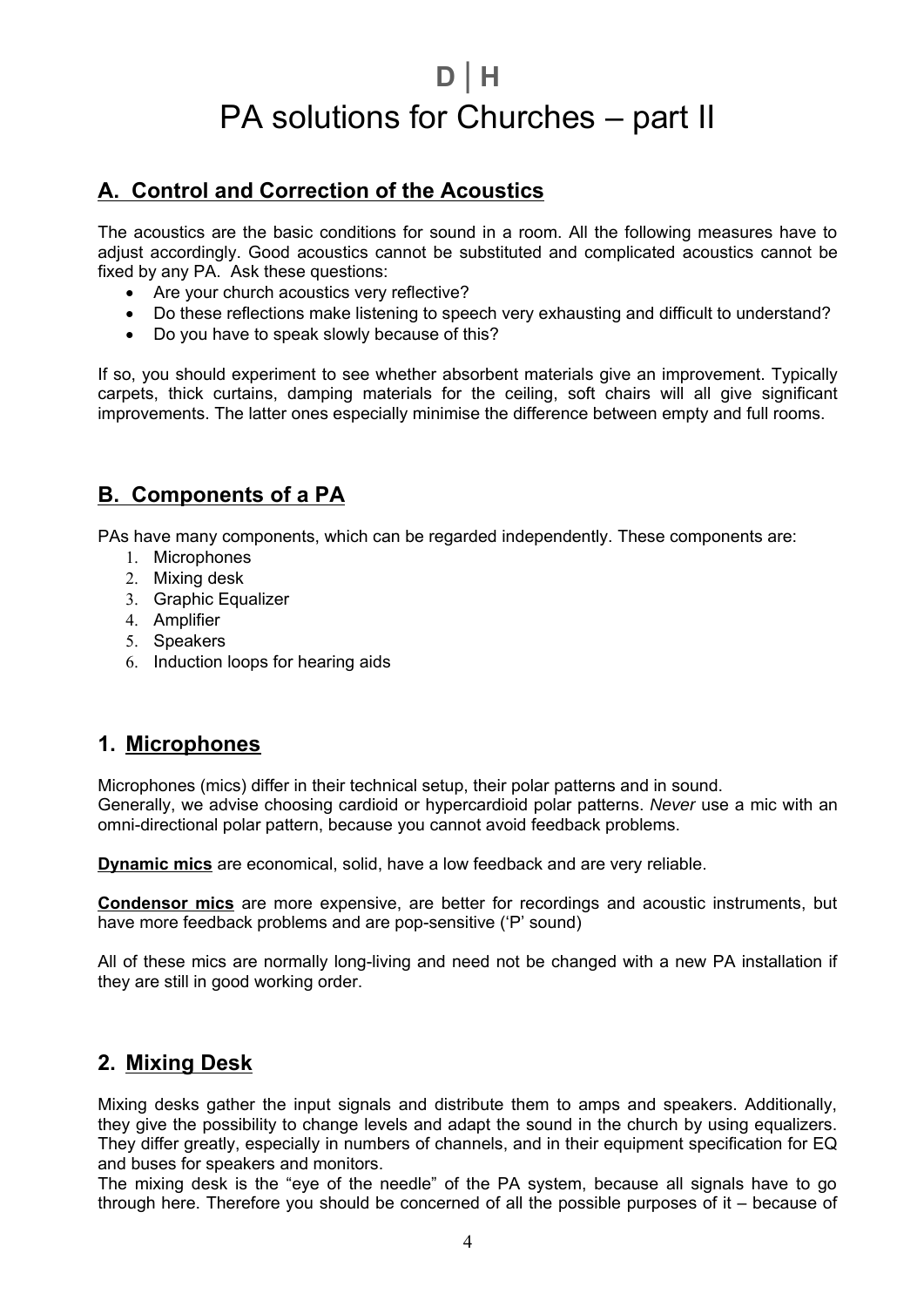$$
\mathsf{D} \mid \mathsf{H}
$$

this, don't try to save money here. And don't be afraid of big desks, they are not really more complicated than smaller ones. You can easily work with standard settings.

Normally you can calculate how many channels you need. For example: 3 x mics for altar, pulpit and other position…, 2 x radio-mics, 1 x CD stereo, 1 x acoustic guitar, 1 x keyboard (stereo?), 1 x flute, 1x solo vocal, 4-8 x choir ... you easily get to 16-24 channel for special occasions, like a children's musical etc.

### **3. Graphic Equalizer (EQ)**

With a 15- or 31-band Graphic Equalizer you can adapt the sound very carefully to the sound character of your church. So a very bright or very dark acoustic can be subtly changed. Also certain frequencies, which may be causing problems, can be filtered. Normally, a sound technician fixes the settings on the EQ once and then it is left at these settings, unless the acoustics change.

## **4. Amplifier**

If you do not decide to have powered (active) speakers (a realistic option these days, see below), you need an Amplifier, which boosts the signals from the desk and feeds the speakers. The power of the amp should be chosen to match the church environment and the speakers you have chosen. With secure handling it is better to have too much power than too little. If the power amp cannot be placed in a different room you might be concerned about some makes, which produce considerable fan noise, which might disrupt silent or quiet church worship environments.

#### **5. Speaker Systems**

The speakers can provide the biggest difference in the sound of a PA system.

There are distinctions to be made between **two-way or three-way system with frequency crossover** providing single speakers for bass, midrange and treble or **speaker arrays** (groups) consisting of several identical speakers in one enclosure.

In sound multi-way systems have clear benefits, whilst speaker arrays can have benefits for difficult acoustic environments in terms of coverage.

Also there are **Active Systems** with built in power amps (built into the speaker enclosure) often with active crossover and each speaker having its own amp. Active systems have the benefits that they can be connected easily and that there is no power loss in long speaker cables. Expansion of your system by adding more powered speakers is easily achieved.

When considering speakers you should be concerned about an even frequency response, low distortion and a good coverage. Music capability (bass response, power handling, sound pressure level) and clarity of speech (good response of mid and high frequency with not too much bass) should normally be available. Size, colour and design should fit to the church.

## **6. Induction loops for hearing aids**

These tools can be added to any PA system if needed. Existing Loops can easily be connected to new PA systems. However, if you have a good sounding system, with little in the way of reflected sound, people with hearing aids should rarely have any problems at all.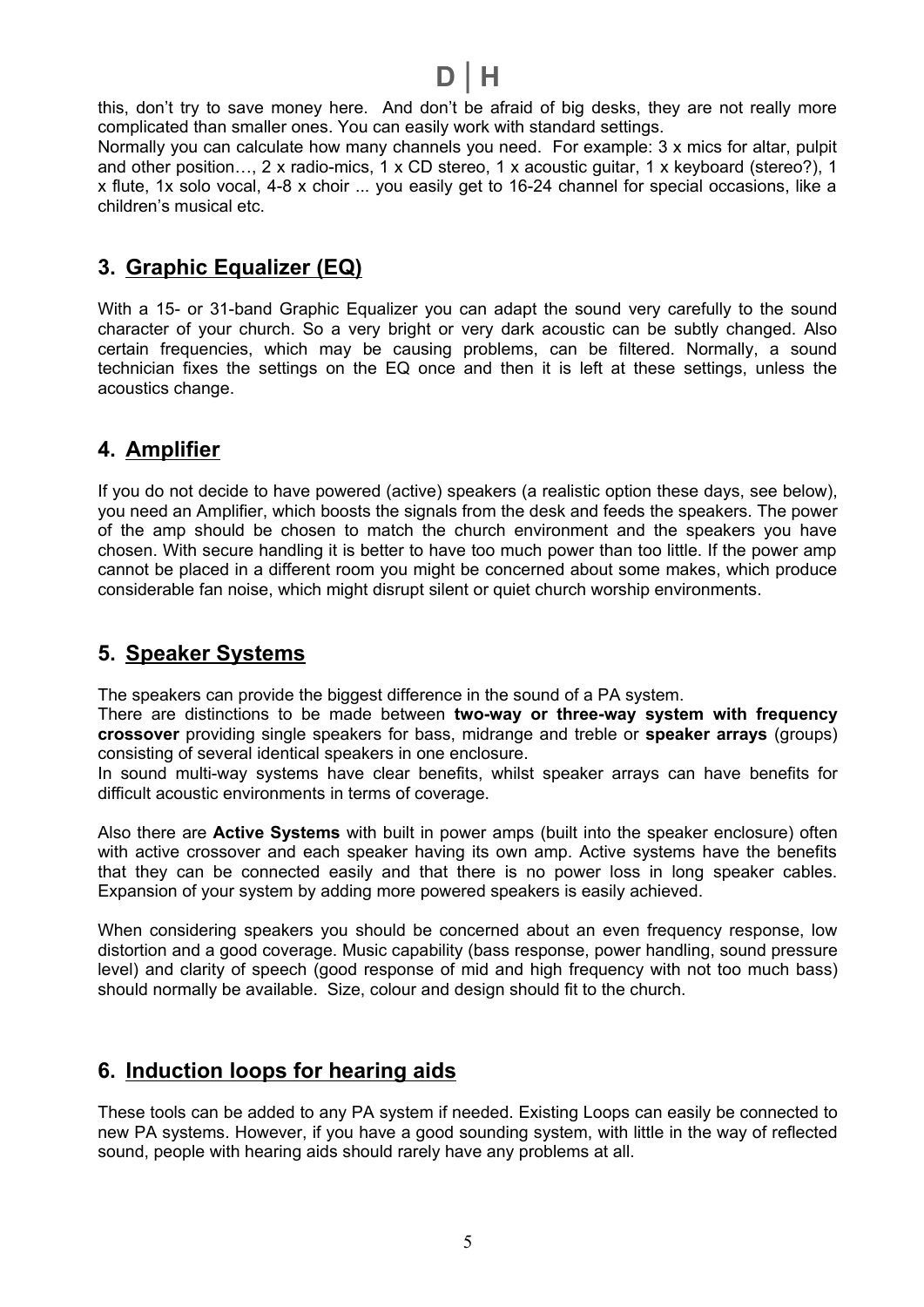## **C. Prices and Conclusions:**

#### **Prices of complete PA Systems:**

Music-capable PA systems are often cheaper in price in comparison to their traditional equivalent, the speech PA. A good sounding system starts at around £ 2000 with 3 - 4 mics, mixing desk and a pair of powered speakers.

#### **Conclusions**

There are many capable systems for church PA. In the end you should look to your church with an experienced advisor, who can help you to find the best solution for your room acoustics and your individual needs.

Contact D|H to see how we can help.

**D|H** offers expert independent consultation and project management for your church PA installation. Together with a detailed list of all tools we offer full control over the budget of your new system.

You can contact us at DH Records Ltd:

United Kingdom Germany tel: (+44) 121 453 4998 tel: (+49) 07251 69509

advice@dhrecords.com beratung@dhrecords.com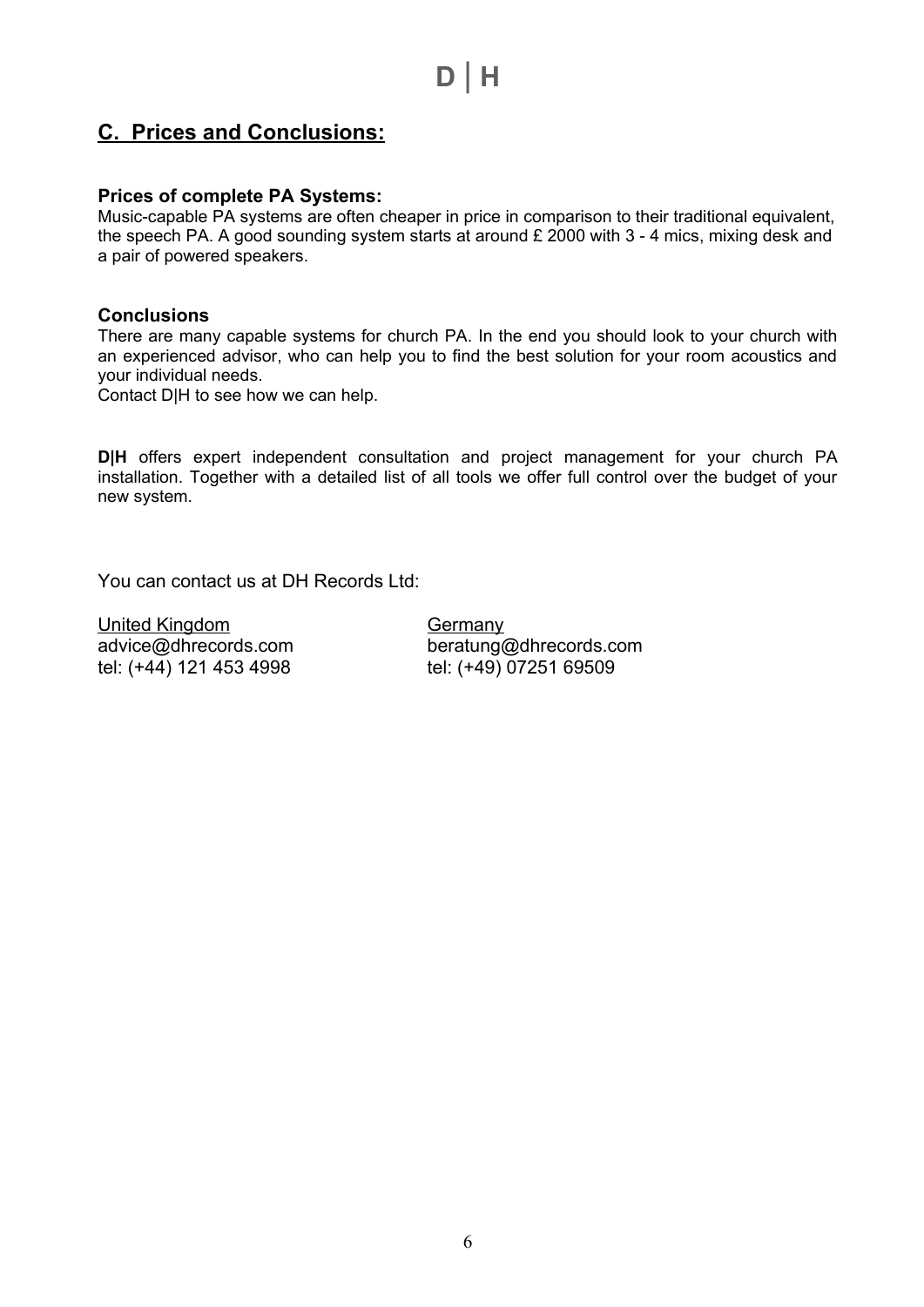## **D** | **H D. D**|**H References - PA Systems in Churches**

#### Great Britain:

- Newsong Community Church, Bromsgrove
- Tommy's Church, Nottingham

#### Germany:

- 21073 Hamburg, St.Johannis-Kirche Harburg
- 21073 Hamburg, Lutherkirche Eißendorf
- 21075 Hamburg, St.Paulus Harburg
- 21129 Hamburg, St. Nikolai Finkenwerder
- 22941 Bargteheide, Friedhofskapelle
- 31737 Rinteln, St. Nikolai Kirche
- 35466 Rabenau-Londorf, Evang. Kirche
- 36266 Heringen, Evang. Kirche
- 40474 Düsseldorf, Erlöserkirche Stokkum SELK
- 49744 Geeste-Dalum, Evang.-luth. Kirche
- 44229 Dortmund-Löttringhausen, Evang. Kirche
- 55543 Bad Kreuznach, Diakoniekirche Geschwister-Scholl-Haus
- 56470 Bad Marienberg, Evang. Kirche
- 64646 Heppenheim, Christuskirche Auerbach
- 65835 Liederbach, Evang. Kirche
- 67071 Ludwigshafen-Ruchheim, Prot. Kirche
- 68307 Mannheim, Emmauskirche Schönau
- 68161 Mannheim, Haus der Kirche
- 68169 Mannheim, Lutherkirche / Diakoniekirche
- 68199 Mannheim, Matthäuskirche Neckarau
- 68305 Mannheim, Pauluskirche /Jugendkirche Waldhof
- 68305 Mannheim, Auferstehungskirche Käfertal
- 68307 Mannheim, Dreifaltigkeitskirche Sandhofen
- 68309 Mannheim, Evang. Kirche Vogelstang
- 69115 Heidelberg, Lutherkirche
- 69115 Heidelberg, Christuskirche
- 69115 Heidelberg, Marie-Baum-Schule
- 69118 Heidelberg, Versöhnungskirche
- 69226 Nußloch, Evang. Kirche und Bandraum
- 69436 Schönbrunn-Haag, Evang. Kirche
- 69469 Weinheim, Stadtkirche
- 71083 Herrenberg, Stiftskirche
- 71101 Schönaich, Evang. Kirche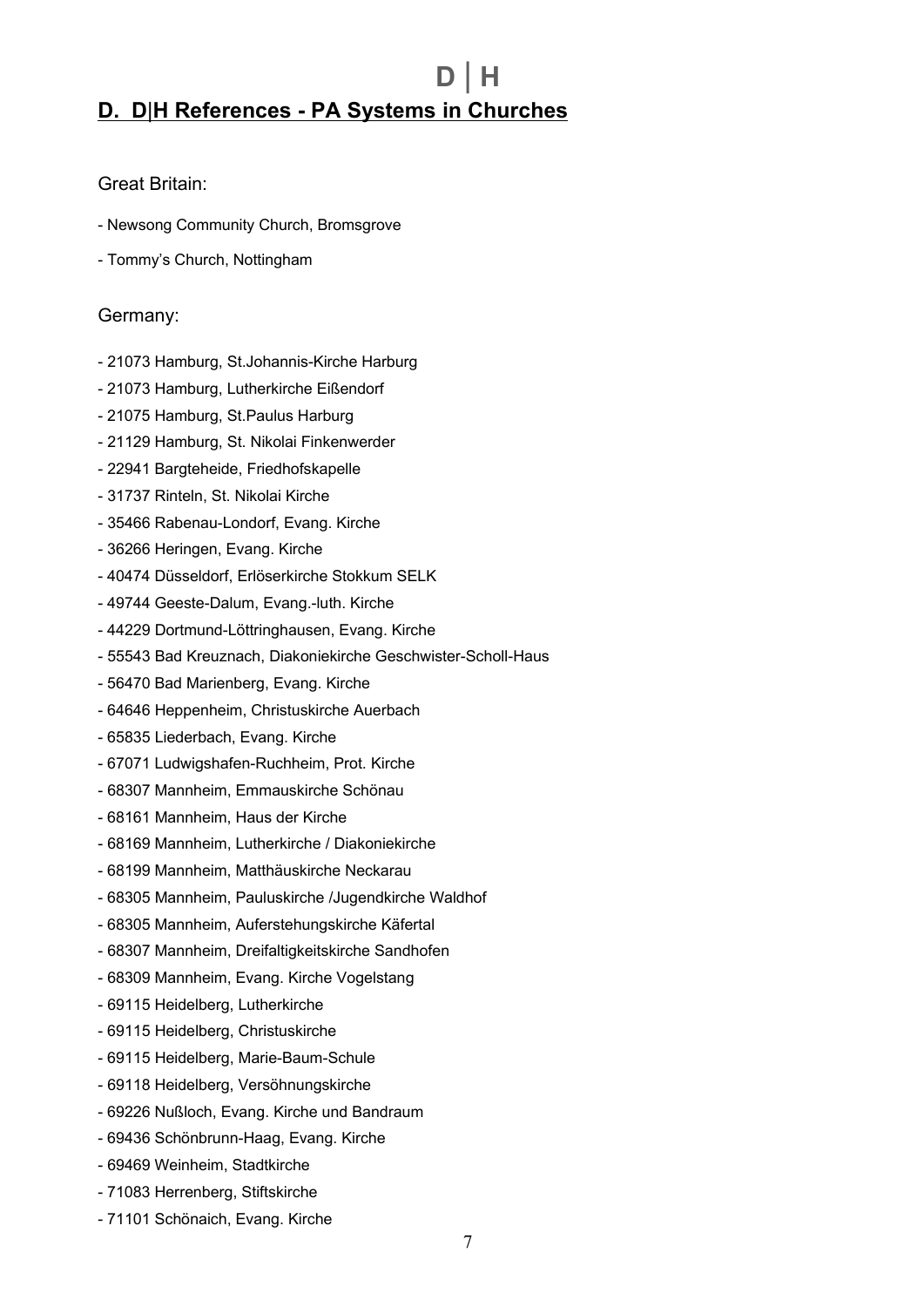# **D** | **H**

- 71144 Steinenbronn, Evang. Kirche
- 71263 Weil der Stadt, Klösterle
- 71566 Althütte, Evang. Kirche
- 72074 Tübingen, Martinskirche
- 72070 Tübingen Hagelloch, Evang. Kirche
- 72280 Dornstetten, Martinskirche
- 72280 Hallwangen, Evang. Kirche
- 72348 Rosenfeld-Täbingen, Evang. Kirche
- 73033 Göppingen, Heilsarmee
- 73650 Winterbach, Michaelskirche
- 74389 Cleebronn, St.Raphaels-Kirche
- 74865 Neckarzimmern, Tagungsstätte der Evang. Jugend
- 74850 Schefflenz, Evang. Kirche
- 74889 Weiler, evang. Kirche
- 75015 Bretten, mobile PA, Evang. Kirchenbezirk
- 75015 Bretten-Diedelsheim, Evang. Gemeindezentrum
- 75015 Bretten-Ruit, Evang. Kirche
- 75059 Zaisenhausen, Evang. Kirche
- 75059 Zaisenhausen, GEC
- 75179 Pforzheim, Matthäuskirche
- 75397 Simmozheim, Dreifaltigkeitskirche
- 76646 Bruchsal-Helmsheim, Evang. Kirche
- 76228 Karlsruhe Gruenwettersbach, Evang. Kirche
- 76297 Staffort, Evang. Kirche
- 76356 Weingarten, Evang. Gemeindehaus
- 76448 Durmersheim, Evang. Kirche
- 76571 Gaggenau Bad Rotenfels, Johanneskirche
- 76703 Kraichtal-Uö, CVJM-Lebenshaus
- 76703 Kraichtal-Uö, Evang. Kirchengemeinde
- 76706 Dettenheim-Rußheim, Evang. Kirche
- 77694 Kehl-Kork, Diakonie Kreuzkirche
- 77694 Kehl, Friedenskirche
- 77694 Kehl, Christuskirche
- 77871 Renchen, Evang. Kirche
- 77933 Lahr, Christuskirche
- 77971 Kippenheim, Evang. Kirche
- 78166 Donaueschingen, Evang. Kirche
- 78315 Radolfzell, Christuskirche
- 78351 Ludwigshafen, Christuskirche
- 78351 Sipplingen, Hörspielkirche
- 78467 Konstanz-Wollmatingen, Christuskirche
- 79106 Freiburg, Kreuzkirche